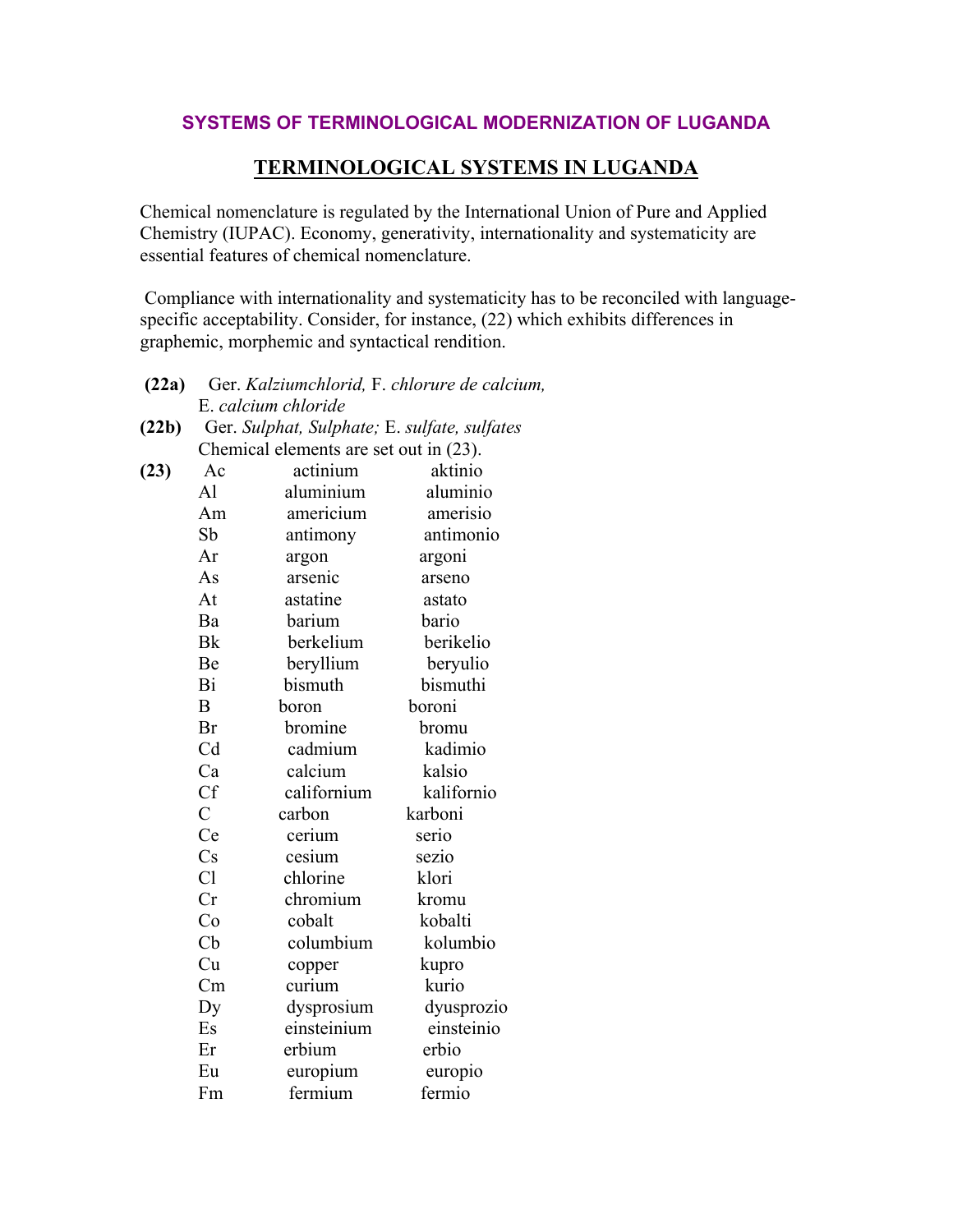| F            | fluorine     | fluori       |  |
|--------------|--------------|--------------|--|
| Fr           | francium     | fransio      |  |
| Gd           | gadolinium   | gadolinio    |  |
| Ga           | gallium      | galio        |  |
| Ge           | germanium    | germanio     |  |
| Au           | gold         | zzaabu       |  |
| Hf           | hafnium      | hafnio       |  |
| He           | helium       | helio        |  |
| Ho           | holmium      | holmio       |  |
| H            | hydrogen     | hyudrogenio  |  |
| In           | indium       | indio        |  |
| I            | iodine       | iodi         |  |
| Ir           | iridium      | iridio       |  |
| Fe           | <b>iron</b>  | fero         |  |
| Kr           | krypton      | kryuptoni    |  |
| La           | lanthanum    | lanthano     |  |
| Lr           | lawrencium   | laurensio    |  |
| Pb           | lead         | essası       |  |
| Li           | lithium      | lithio       |  |
| Lu           | lutetium     | lutetio      |  |
| Mg           | magnesium    | magnesio     |  |
| Mn           | manganese    | mangani      |  |
| Md           | mendelevium  | mendelevio   |  |
| Hg           | mercury      | zzebaki      |  |
| Mo           | molybdenum   | molyubdeno   |  |
| Nd           | neodymium    | neodyumio    |  |
| Ne           | neon         | neoni        |  |
| Np           | neptunium    | neptunio     |  |
| Ni           | nickel       | nikelo       |  |
| Nb           | niobium      | niobio       |  |
| N            | nitrogen     | nitrogenio   |  |
| No           | nobelium     | nobelio      |  |
| Os           | osmium       | osmio        |  |
| O            | oxygen       | oksigenio    |  |
| Pd           | palladium    | paladio      |  |
| $\mathbf{P}$ | phosphorus   | fosfori      |  |
| Pt           | platinum     | platino      |  |
| Pu           | plutonium    | plutonio     |  |
| Po           | polonium     | polonio      |  |
| K            | potassium    | potasio      |  |
| Pr           | praseodymium | praseodyumio |  |
| Pm           | promethium   | promethio    |  |
| Pa           | protactinium | protaktinio  |  |
| Ra           | radium       | radio        |  |
| Rn           | radon        | radoni       |  |
| Re           | rhenium      | renio        |  |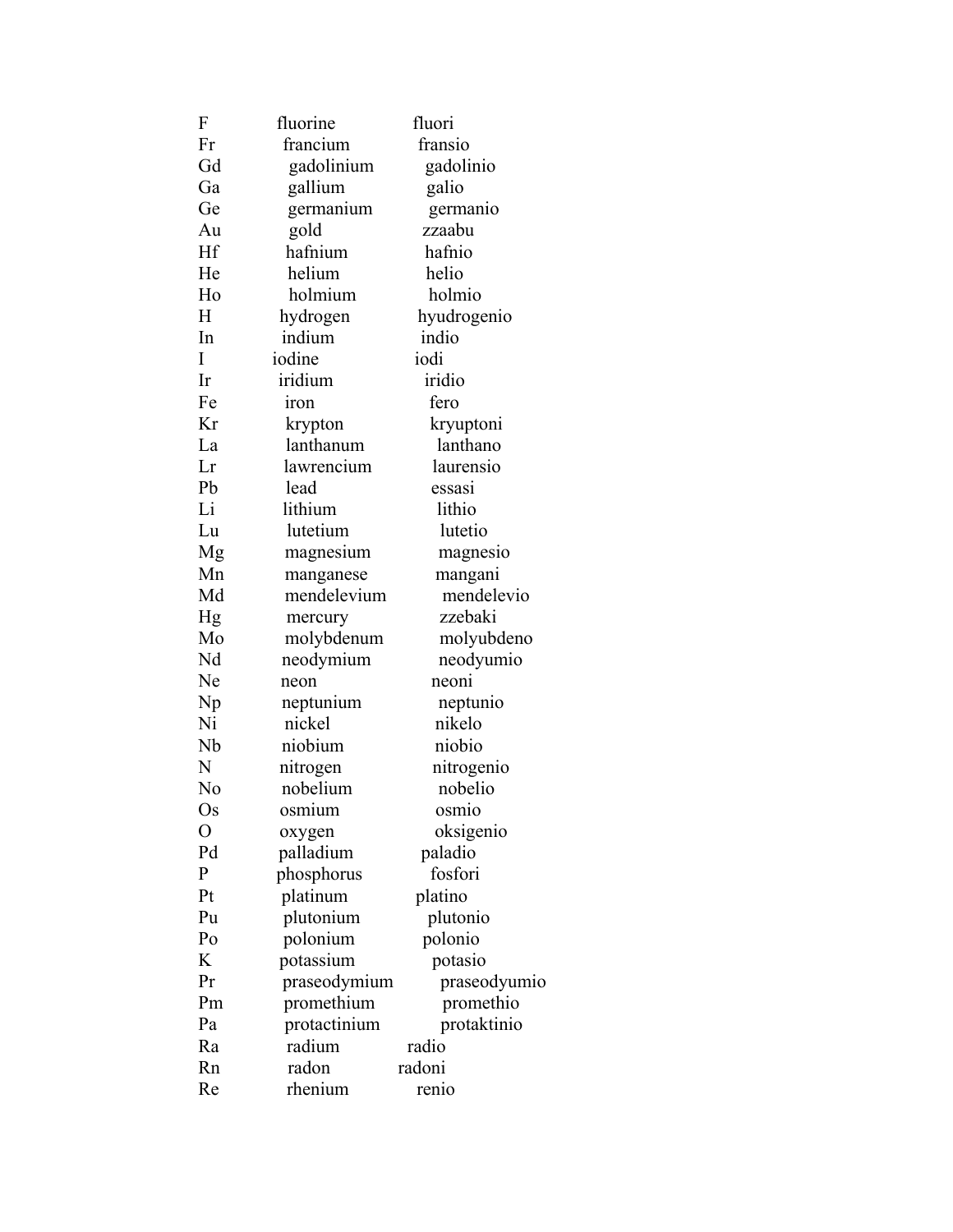| Rh                      | rhodium          | rodio    |
|-------------------------|------------------|----------|
| Rb                      | rubidium         | rubidio  |
| Ru                      | ruthenium        | ruthenio |
| Sm                      | samarium         | samario  |
| Sc                      | scandium         | skandio  |
| Se                      | selenium         | selenio  |
| Si                      | silicon          | silikoni |
| Ag                      | silver           | effeeza  |
| Na                      | sodium           | sodio    |
| Sr                      | strontium        | stronsio |
| $S_{\text{}}$           | sulfur           | sulfa    |
| Ta                      | tantalum         | tantalo  |
| Tc                      | technetium       | teknesio |
| Te                      | tellurium        | telurio  |
| Tb                      | terbium          | terbio   |
| TI                      | thallium         | thalio   |
| Th                      | thorium          | thorio   |
| Tm                      | thulium          | thulio   |
| Sn                      | tin              | stano    |
| Ti                      | titanium         | titanio  |
| W                       | tungsten, wofram | wolframu |
| U                       | uranium          | uranio   |
| $\overline{\mathsf{V}}$ | vanadium         | vanadio  |
| Xe                      | xenon            | ksenoni  |
| Yb                      | ytterbium        | uterbio  |
| Zn                      | zinc             | zinka    |
| Zr                      | zirconium        | zirkonio |

I propose that IUPAC chemical suffixes be shared in lugandised form as shown in (24)

| (24a) | -ane           |                 | -aano    |
|-------|----------------|-----------------|----------|
|       | methane        | CH <sub>4</sub> | methaano |
|       | ethane         | $C_2H_6$        | ethaano  |
|       | propane        | $C_3H_8$        | propaano |
|       | butane         | $C_4H_{10}$     | butaano  |
|       | pentane        | $C_5H_{12}$     | pentaano |
|       | hexane         | $C_6H_{14}$     | heksaano |
|       | heptane        | $C_7H_{16}$     | heptaano |
|       | octane         | $C_8H_{18}$     | oktaano  |
|       | nonane         | $C_9H_{20}$     | nonaano  |
|       | decane         | $C_{10}H_{22}$  | dekaano  |
| (24b) | -ene           | -eeno           |          |
|       | methene        | metheeno        |          |
|       | nonene         | noneeno         |          |
| (24c) | $-$ <i>yne</i> | -yuuno          |          |
|       | ethyne         | ethyuuno        |          |
|       | propyne        | propyuuno       |          |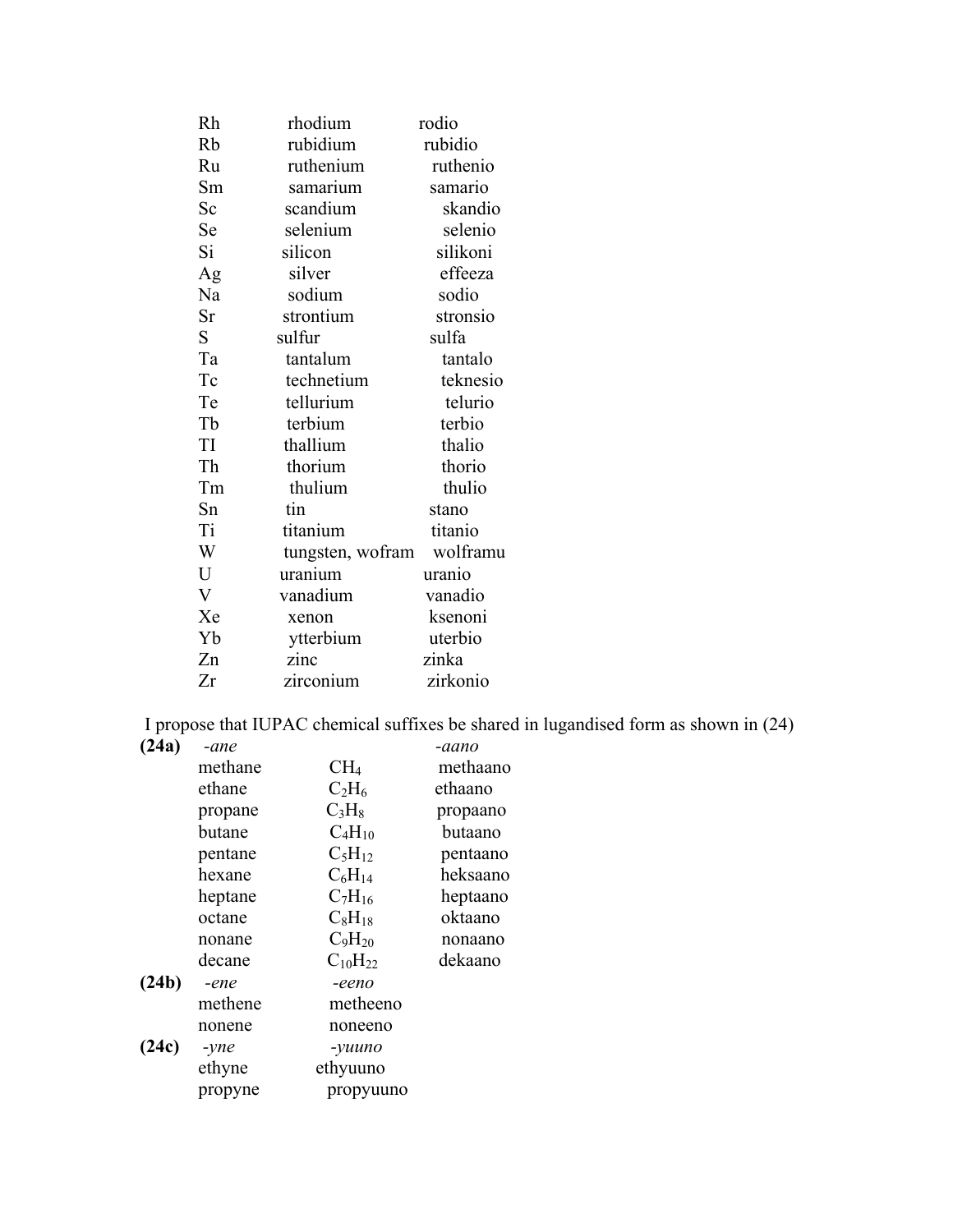| (24d) | -ate              | $-(w)$ aato                 |  |
|-------|-------------------|-----------------------------|--|
|       | chlorate          | kloraato                    |  |
|       | carbonate         | karbonaato                  |  |
|       | nitrate           | nitraato                    |  |
|       | bromate           | bromaato                    |  |
|       | sulphate          | sulfaato                    |  |
|       | chromate          | kromaato                    |  |
|       | zincate           | zinkaato                    |  |
|       | aluminate         | aluminaato                  |  |
| (24e) | -ase              | -aaso                       |  |
|       | sucrase           | sukraaso                    |  |
|       | lactase           | laktaaso                    |  |
| (24f) | $-ose$            | -0050                       |  |
|       | sucrose           | sukrooso                    |  |
|       | lactose           | laktooso                    |  |
|       | glucose           | glukooso                    |  |
|       | hexose            | heksooso                    |  |
|       | pentose           | pentooso                    |  |
|       | frustose          | fruktooso                   |  |
|       | aldose            | aldooso                     |  |
| (24g) | -al               | -alo                        |  |
|       | methanal          | methanalo                   |  |
|       | ethanal           | ethanalo                    |  |
|       | propanal          | propanalo                   |  |
| (24h) | $-ol$             | -olo                        |  |
|       | methanol          | methanolo                   |  |
|       | ethanol           | ethanolo                    |  |
|       | propanol          | propanolo                   |  |
| (24i) | $-yl$             | -yulo                       |  |
|       | methyl            | methyulo                    |  |
|       | ethyl             | ethyulo                     |  |
|       | propyl            | propyulo                    |  |
| (24j) | $-ile$            | -iilo                       |  |
|       | nitrile           | nitriilo                    |  |
| (24k) | -ide              | -iido<br>bromiido           |  |
|       | bromide<br>iodine | iodiido                     |  |
|       | oxide             | oksiido                     |  |
|       | dioxide           | dioksiido                   |  |
|       | monoxide          | monoksiido                  |  |
|       | tetroxide         | tetroksiido                 |  |
|       | chloride          | kloriido                    |  |
|       |                   |                             |  |
|       | pentachloride     | pentakloriido<br>peroksiido |  |
|       | peroxide          | sulfiido                    |  |
|       | sulphide          |                             |  |
| (24l) | $-i\mathfrak{c}$  | -nna-                       |  |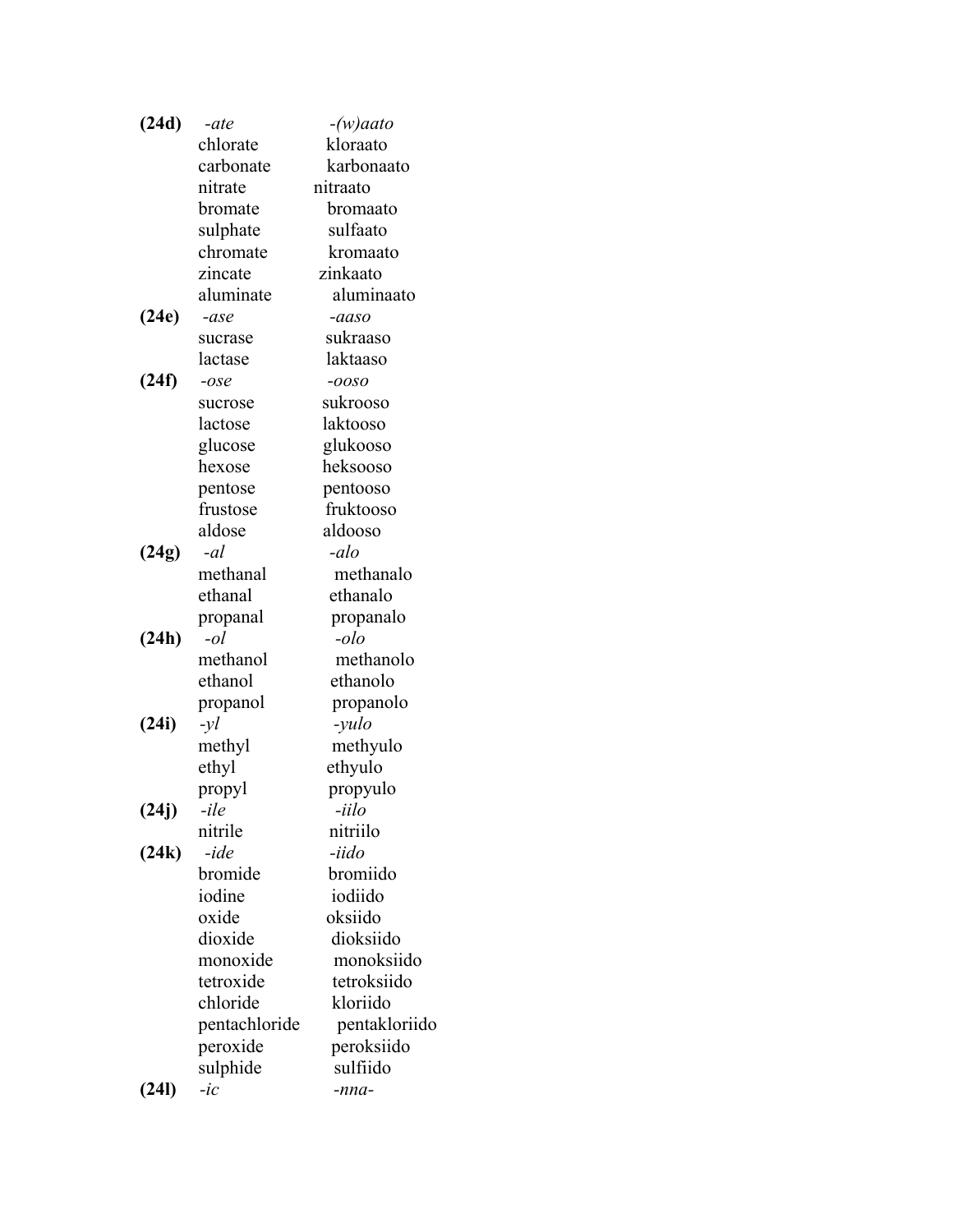|       | nitric                    |                  | -nnanitro                         |                                              |
|-------|---------------------------|------------------|-----------------------------------|----------------------------------------------|
|       | chloric                   |                  | -nnakloro                         |                                              |
|       | ethanoic                  |                  | -nnethaano                        |                                              |
|       | butanoic                  |                  | -nnabutaano                       |                                              |
| (24m) | ammine                    |                  | yamiino                           |                                              |
|       |                           |                  | hydrocarbon hyudrokarboni         |                                              |
|       | alkane                    | $C_n H_{2n+2}$   |                                   | alkaano                                      |
|       | alkene $C_n H_{2n}$       |                  |                                   | alkeeno                                      |
|       |                           |                  |                                   | alkyne $C_n H_{2n-2}$ alkyuuno               |
|       |                           |                  | alcohol $C_n H_{2n+1}OH$ alkoholo |                                              |
|       |                           |                  |                                   | aldehyde $C_n H_{2n+1}CHO$ aldehyuudo        |
|       | ketone                    |                  | $\text{ROOR}_1$                   | ketoono                                      |
|       |                           |                  |                                   | carboxylic acid COOH asidi omunnakarboksyulo |
|       | ether                     | ROR <sub>1</sub> |                                   | ethero                                       |
|       |                           |                  | alkyl halide $C_n H_n + _1 H$     | haliido alkyulo                              |
|       | haloform CHX <sub>3</sub> |                  |                                   | ekihalo                                      |
|       | nitrile                   |                  | nitriilo                          |                                              |
|       | amine                     |                  | amiino                            |                                              |
|       | amide                     |                  | amiido                            |                                              |
|       | amino acid                |                  | asidi omwamiino                   |                                              |
|       | ester                     |                  | estero                            |                                              |
|       | fat                       |                  | amasavu                           |                                              |
|       | oil                       |                  | amafuta                           |                                              |
|       | alkyl                     |                  | alkyulo                           |                                              |
|       | carbohydrate              |                  | karbohyudraato                    |                                              |
|       | sugar                     |                  | ssukaali                          |                                              |
|       | polysaccharide            |                  | polyusakariido                    |                                              |

 It will be recalled that the conceptual calculus is meant to promote conceptual focussing prior to expression formation. Let me take the formalisation of chemical reaction types as an example of conceptual clarification. Consider the conceptual unions in (25).

```
(25a) [M_1 \text{ j } M_2] v [M_3 \text{ j } M_4]
```

```
(25b) o c [M \vee [M_1 \wedge M_2]], where o \delta A, W, B
```

```
(25c) [M_1 j M_2] v M
```
**(25d)**  $[M_1 j M_2] v [[M j W] d[M j W]]$ 

With (25) we capture virtually all chemical reaction types. Chemical reactions are categorisable according to the active chemical agent (25a), the physical agent (25b), the product (25c) or thermodynamic considerations (25d). We note in the margin that materialisation according to Einstein's law relating energy to mass

```
(26) B v M
```
is a case of (25c). Concepts such as halogenation, hydrolysis, hydrogenation and ozonolysis (25a), pyrolysis, electrolysis, photolysis, fumigation (25b), polymerisation, alkylation (25c) become readily amenable to expressional articulation in Luganda. For instance, if the chemical reaction in (27).

**(27)**  $C_2H_6 + Cl_2 \rightarrow C_2H_5Cl + HCl$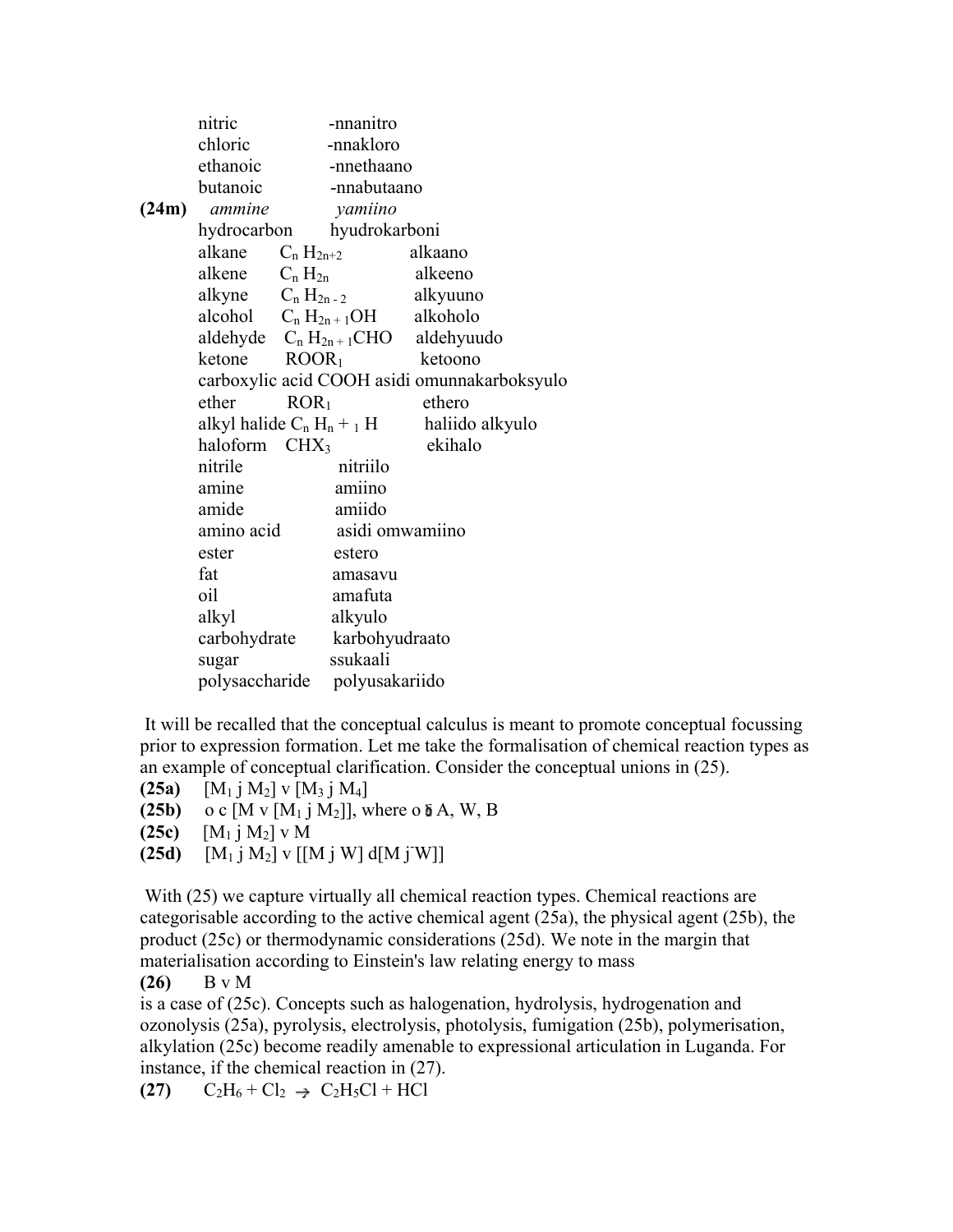is identified as a case of (25a), then by interpreting  $M_2$  as chlorine, we could easily arrive at an appropriate Luganda expression in (28).

**(28)**  $obu + klori + wal + I \rightarrow obukloriwazi$ "chlorination"

 Turning to biological nomenclature, we observe that it is systematic and, according to international convention, in neo-Latin. Thus, a Luganda-speaking biologist would have to use *Canis familiaris* instead of *embwa* 'dog', *Musca domestica* instead of *ensowera* 'housefly', *Homo sapiens* instead of *omuntu* 'human' and so on whenever systematic names are compelling. Similarly, he would use such taxonomic expressions like *Canidae, Annelida, Cephalopoda, Rhodophyseae, Eugelenophyta, Psilophtales* and *Mammalia* whenever he refers to systematic groups (taxa).

Biological nomenclature is regulated by two codes:

The International Code of Zoological Nomenclature (ICZN) developed by International Zoological Congresses; and The International Code of Botanical Nomenclature (ICBN) developed and adopted by International Botanical Congresses.

 For teaching purposes, especially at pre-university levels of education, the nomenclature can be articulated in Luganda in order to attain transparency. This is the task I accomplish below. The Kiganda clan system exhibits the following hierarchy:

| Ssaabataka | "head of clan heads" |
|------------|----------------------|
| Akasolya   | "clan head"          |
| Ekika      | "clan"               |
| Essiga     | "clan division"      |
| Omutuba    | "clan sub-division"  |
| Olunyiriri | "lineage"            |
| Enda       | "womb, family"       |

 Let the Kiganda clan system correspond to the nomenclatural systems so that Kingdom *Obwassaabataka*, 1<sup>0</sup>/2<sup>0</sup>

| Phylum  | Akasolya, 12/14   |
|---------|-------------------|
| Class   | Ekika, 7/8        |
| Order   | Essiga, $5/6$     |
| Family  | Omutuba, 3/4      |
| Genus   | Olunyiriri, 11/10 |
| Species | Enda, 9/10        |
|         |                   |

 Synthesising the Kiganda clan nomenclature and the gradation for size (quantity), all the biological nomenclature can be rendered into Luganda. *Without* loss of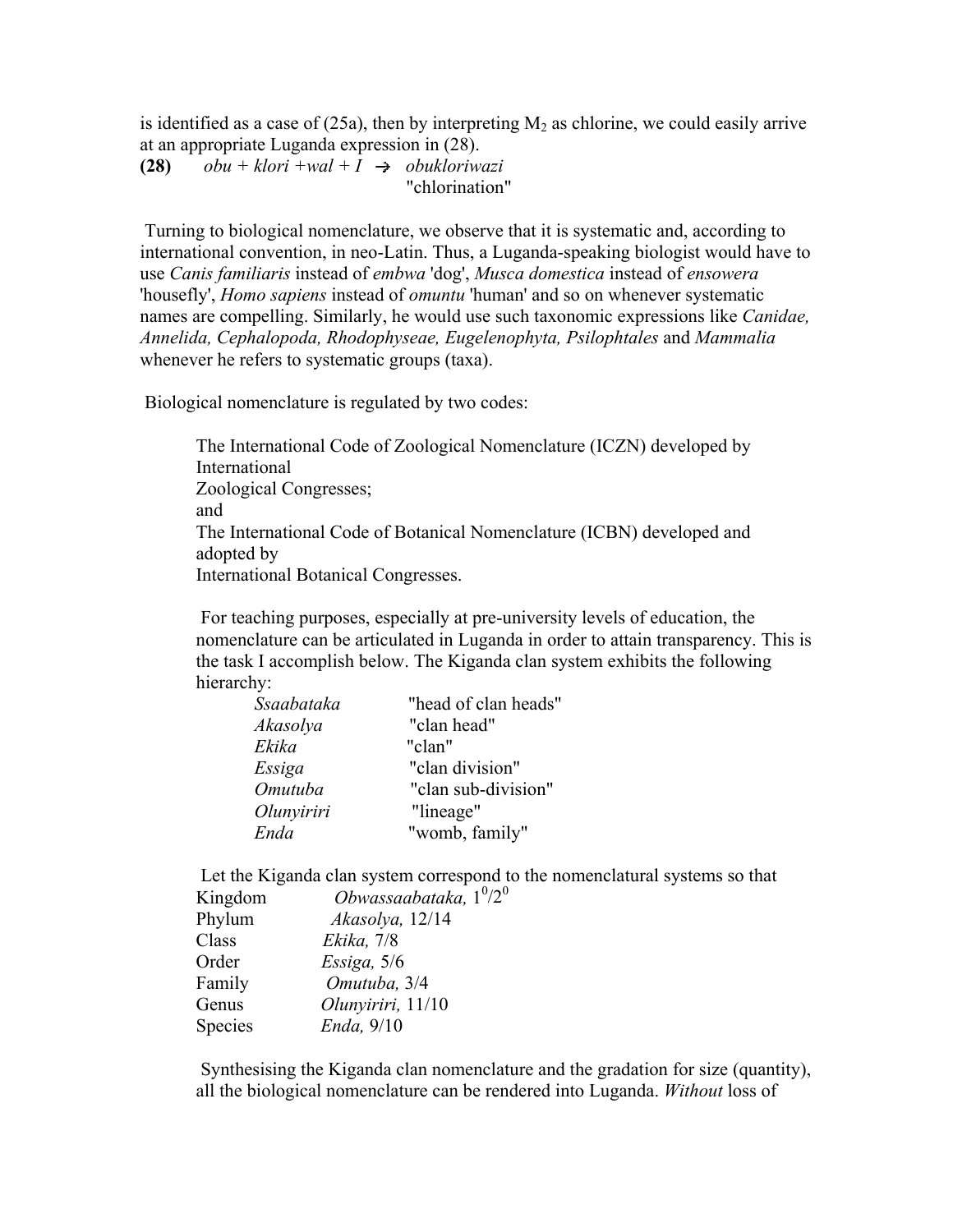conceptual precision, I am replacing *Obwassaabataka* with *Obwakabaka* 'Kingdom' because the King (Kabaka) is the *Ssaabataka.*

| <u>neo-Latin</u><br><u>Luganda</u><br><b>OBWAKABAKA</b><br><b>REGNUM</b><br>Walubwakabaka<br>Subregnum<br>Nnalubwakabaka<br>Infraregnum<br>Superphylum<br>Wassolya<br><b>PHYLUM</b><br><b>AKASOLYA</b><br>Subphylum<br>Walusolya<br>Superclassis<br>Wakka<br><b>CLASSIS</b><br><b>EKIKA</b><br>Subclassis<br>Waluka<br>Infraclassis<br>Nnaluka<br>Sseruka<br>Supercohortus<br>Cohortus<br>Kaluka<br>Subcohortus<br>Wakaka<br>Infracohortus<br>Nnakaka<br>Superordo<br>Wassiga<br><b>ORDO</b><br><b>ESSIGA</b><br>Subordo<br>Walusiga<br>Infraordo<br>Nnalusiga<br>Superfamilia<br>Wattuba<br>(-oidea) | OBWA-<br>Walubwa-<br>Nnalubwa-<br>Wakka- |
|-------------------------------------------------------------------------------------------------------------------------------------------------------------------------------------------------------------------------------------------------------------------------------------------------------------------------------------------------------------------------------------------------------------------------------------------------------------------------------------------------------------------------------------------------------------------------------------------------------|------------------------------------------|
|                                                                                                                                                                                                                                                                                                                                                                                                                                                                                                                                                                                                       |                                          |
|                                                                                                                                                                                                                                                                                                                                                                                                                                                                                                                                                                                                       |                                          |
|                                                                                                                                                                                                                                                                                                                                                                                                                                                                                                                                                                                                       |                                          |
|                                                                                                                                                                                                                                                                                                                                                                                                                                                                                                                                                                                                       |                                          |
|                                                                                                                                                                                                                                                                                                                                                                                                                                                                                                                                                                                                       | AKA-                                     |
|                                                                                                                                                                                                                                                                                                                                                                                                                                                                                                                                                                                                       |                                          |
|                                                                                                                                                                                                                                                                                                                                                                                                                                                                                                                                                                                                       | Waluka-                                  |
|                                                                                                                                                                                                                                                                                                                                                                                                                                                                                                                                                                                                       | Wakkya-                                  |
|                                                                                                                                                                                                                                                                                                                                                                                                                                                                                                                                                                                                       | EKYA-                                    |
|                                                                                                                                                                                                                                                                                                                                                                                                                                                                                                                                                                                                       | Walukya-                                 |
|                                                                                                                                                                                                                                                                                                                                                                                                                                                                                                                                                                                                       | Nnalukya-                                |
|                                                                                                                                                                                                                                                                                                                                                                                                                                                                                                                                                                                                       | Sserukya-                                |
|                                                                                                                                                                                                                                                                                                                                                                                                                                                                                                                                                                                                       | Kalukya-                                 |
|                                                                                                                                                                                                                                                                                                                                                                                                                                                                                                                                                                                                       | Wakakya-                                 |
|                                                                                                                                                                                                                                                                                                                                                                                                                                                                                                                                                                                                       | Nnakakya-                                |
|                                                                                                                                                                                                                                                                                                                                                                                                                                                                                                                                                                                                       | Waddya-                                  |
|                                                                                                                                                                                                                                                                                                                                                                                                                                                                                                                                                                                                       | ERYA-                                    |
|                                                                                                                                                                                                                                                                                                                                                                                                                                                                                                                                                                                                       | Walulya-                                 |
|                                                                                                                                                                                                                                                                                                                                                                                                                                                                                                                                                                                                       | Nnalulya-                                |
|                                                                                                                                                                                                                                                                                                                                                                                                                                                                                                                                                                                                       | Waggwa-                                  |
|                                                                                                                                                                                                                                                                                                                                                                                                                                                                                                                                                                                                       |                                          |
| <b>FAMILIA</b><br><b>OMUTUBA</b>                                                                                                                                                                                                                                                                                                                                                                                                                                                                                                                                                                      | OGWA-                                    |
| $(-idea)$                                                                                                                                                                                                                                                                                                                                                                                                                                                                                                                                                                                             |                                          |
| Subfamilia<br>Walutuba                                                                                                                                                                                                                                                                                                                                                                                                                                                                                                                                                                                | Walugwa-                                 |
| $(-inae)$                                                                                                                                                                                                                                                                                                                                                                                                                                                                                                                                                                                             |                                          |
| Infrafamilia<br>Nnalutuba                                                                                                                                                                                                                                                                                                                                                                                                                                                                                                                                                                             | Nnalugwa-                                |
| Supertribus<br>Sserutuba                                                                                                                                                                                                                                                                                                                                                                                                                                                                                                                                                                              | Sserugwa-                                |
| Tribus (-ini)<br>Kalutuba                                                                                                                                                                                                                                                                                                                                                                                                                                                                                                                                                                             | Kalugwa-                                 |
| Subtribus<br>Wakatuba                                                                                                                                                                                                                                                                                                                                                                                                                                                                                                                                                                                 | Wakagwa-                                 |
| $(-ae, -i)$                                                                                                                                                                                                                                                                                                                                                                                                                                                                                                                                                                                           |                                          |
| Infratribus<br>Nnakatuba                                                                                                                                                                                                                                                                                                                                                                                                                                                                                                                                                                              | Nnakagwa-                                |
| Walinyiriri<br>Supergenus                                                                                                                                                                                                                                                                                                                                                                                                                                                                                                                                                                             |                                          |
| <b>GENUS</b><br><b>OLUNYIRIRI</b>                                                                                                                                                                                                                                                                                                                                                                                                                                                                                                                                                                     |                                          |
| Subgenus<br>Walunyiriri                                                                                                                                                                                                                                                                                                                                                                                                                                                                                                                                                                               |                                          |
| Infragenus<br>Nnalunyiriri                                                                                                                                                                                                                                                                                                                                                                                                                                                                                                                                                                            |                                          |
| Superspecies<br>Walinda                                                                                                                                                                                                                                                                                                                                                                                                                                                                                                                                                                               |                                          |
| <b>SPECIES</b><br><b>ENDA</b>                                                                                                                                                                                                                                                                                                                                                                                                                                                                                                                                                                         |                                          |
| Walunda                                                                                                                                                                                                                                                                                                                                                                                                                                                                                                                                                                                               |                                          |
| Subspecies<br>The Categories of Taxonomic Hierarchy (Botanical Code)                                                                                                                                                                                                                                                                                                                                                                                                                                                                                                                                  |                                          |

The Categories of Taxonomic Hierarchy (Zoological Code).

|               | The Categories of Taxonomic Hierarchy (Botanical Code) |       |
|---------------|--------------------------------------------------------|-------|
| neo-Latin     | Luganda                                                |       |
| <b>REGNUM</b> | OBWAKABAKA                                             | OBWA- |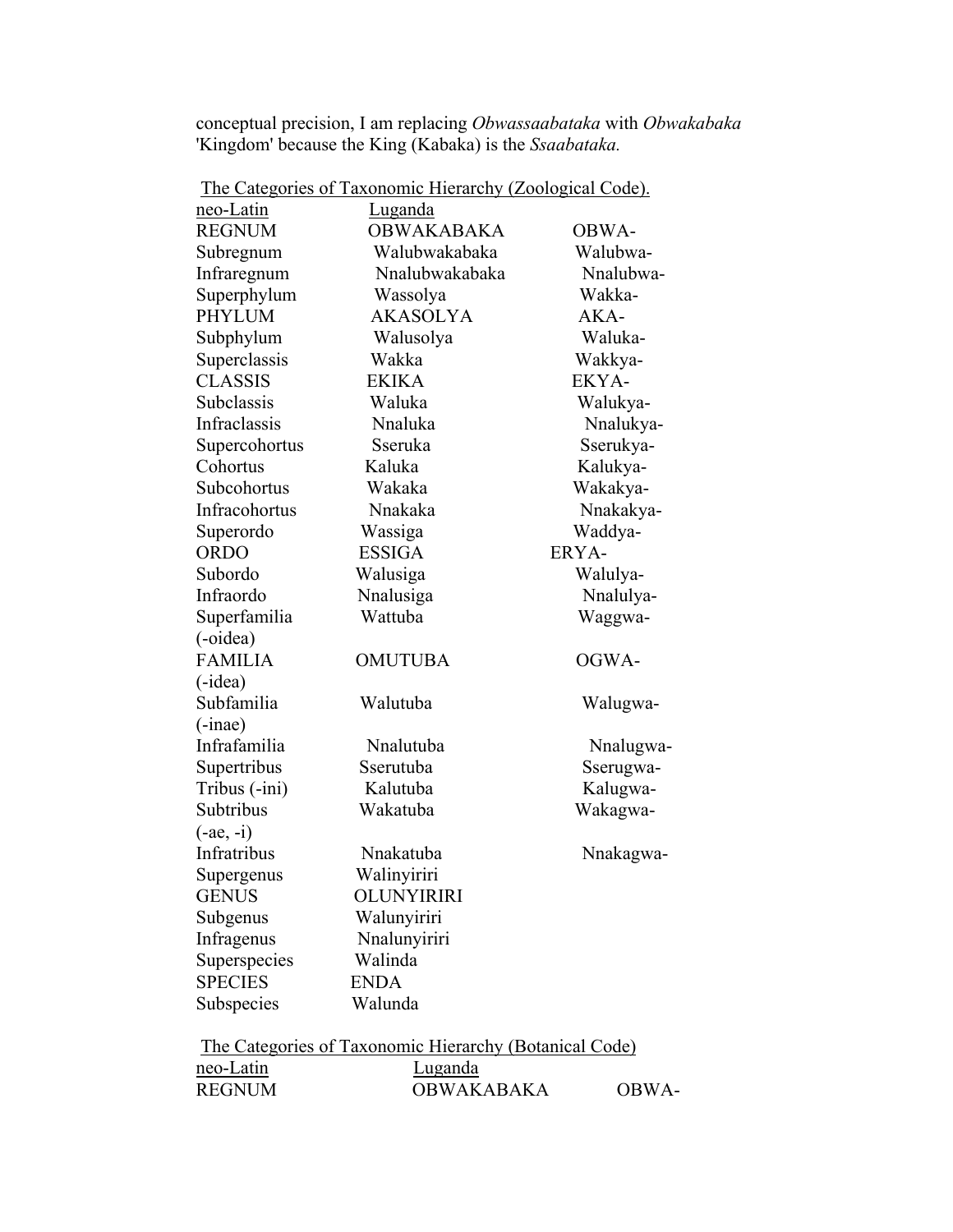| Subregnum (-bionta)        | Walubwakabaka  | Walubwa- |
|----------------------------|----------------|----------|
| DIVISIO (-phyta/-mycota)   | <b>KASOLYA</b> | AKA-     |
| Subdivisio                 |                |          |
| (-phytina/-mycotina/-icae) | Walusolya      | Waluka-  |
| CLASSIS (-phyceae          |                |          |
| -mycetes/ opsida, -ideae)  | <b>EKIKA</b>   | EKYA-    |
| Subclassis (-phycidae/     |                |          |
| -Mycetidae, -idae, -ideae  | Waluka         | Walukya  |
| Superordo (-anae)          | Wassiga        | Waddya-  |
| ORDO (-ales)               | <b>ESSIGA</b>  | ERYA-    |
| Subordo (-ineae)           | Walusiga       | Walulya- |
| FAMILIA (-aceae)           | <b>OMUTUBA</b> | OGWA-    |
| Subfamilia (-oideae)       | Walutuba       | Walugwa- |
| Tribus (-eae)              | Kalutuba       | Kalugwa- |
| Subtribus (-inae)          | Wakatuba       | Wakagwa- |
| <b>GENUS</b>               | OLUNYIRIRI     |          |
| Subgenus                   | Walunyiriri    |          |
| Sectio                     | Nnalunyiriri   |          |
| Subsectio                  | Sserunyiriri   |          |
| <b>Series</b>              | Kalunyiriri    |          |
| <b>Subseries</b>           | Wakanyiriri    |          |
| <b>SPECIES</b>             | <b>ENDA</b>    |          |
| Subspecies                 | Walunda        |          |
| Varietas                   | Nnalunda       |          |
| Subvarietas                | Sserunda       |          |
| Forma                      | Kalunda        |          |
| Subforma                   | Wakanda        |          |

 In order to formulate the rule of expression formation in biological nomenclature, consider the class of Mammals i.e.

*Classis Mammalia*

**(29)** *Ekika ekya Eziyonka* 'class of those which suck' *Ekika Ekyeziyonka* 'Classis Mammalia'

 Further, consider the Infraclassis *Eutheria* **(30)** *Nnaluka Nnalu + kya + ssenjizzi* "true hunters" *Nnalu-* is the gradational prefix. The principal taxonomic category is marked by *ki* so that  $ki + a \rightarrow kya$ The rule therefore, is: **(31)**  $PN + PPrn + a + N$ In this case, we have **(32)** PN *(nnalu)* + PPrn *(ki)* + a + N *(ssenjizzi)*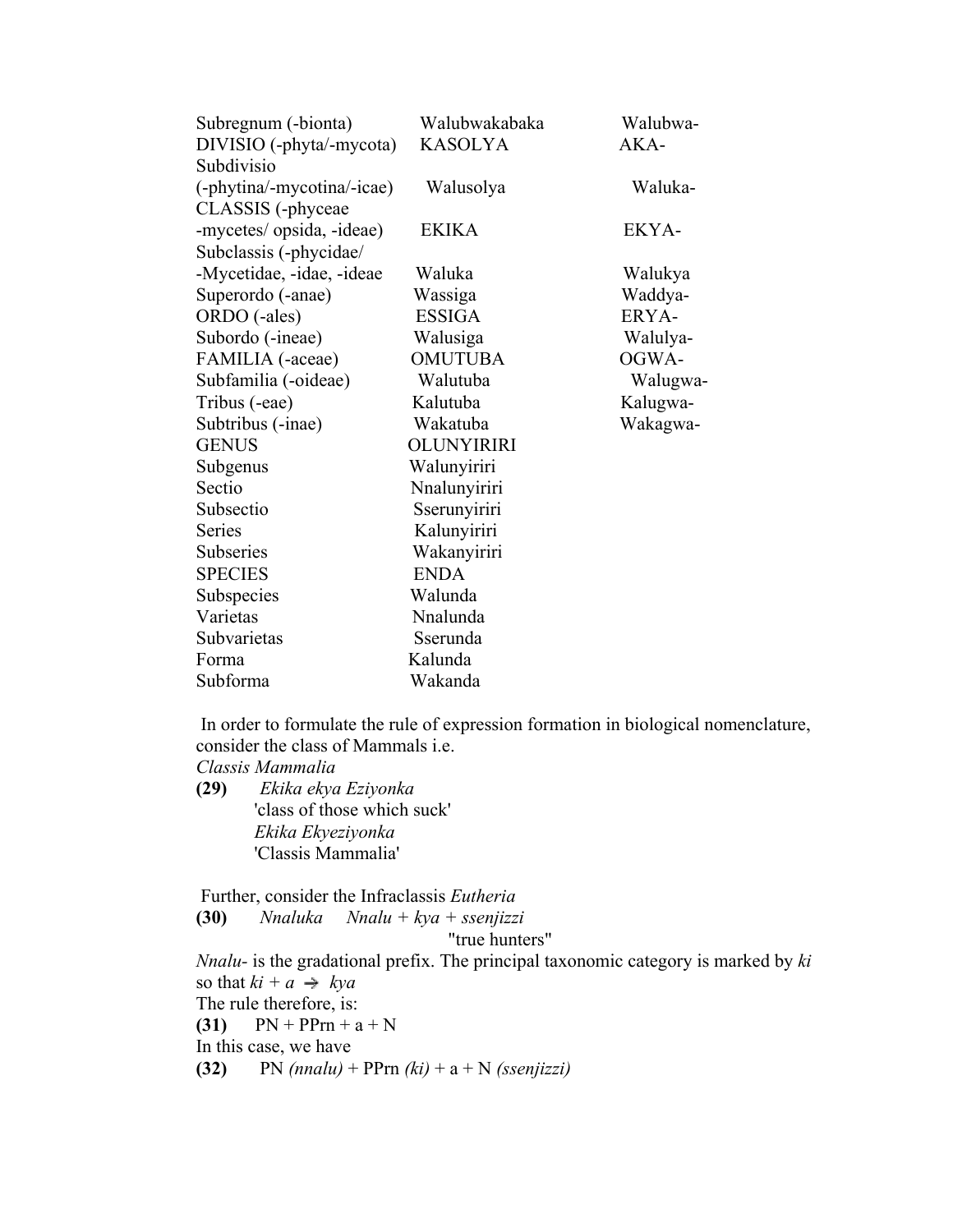I now dispose of the point mooted earlier namely, the rendition of the Geological Time Scale into Luganda. Geologically speaking, time is graded according to Table 4.

Although the prefixes *holo-, pleisto-, plio-, mio-, oligo-, eo-,* and *paleo-* are not systematic , the geological epochs could be named systematically in Luganda . With *-cene* as *jjuuzi* "recent time" and applying the prefixes for the gradation of length of time , I arrive at (33).

| (33) | Kakajjuuzi  | "Holocene"    |
|------|-------------|---------------|
|      | Ssekajjuuzi | "Pleistocene" |
|      | Nnakajjuuzi | "Pliocene"    |
|      | Wakajjuuzi  | "Miocene"     |
|      | Kalujjuuzi  | "Oligocene"   |
|      | Sserujjuzi  | "Ecocene"     |
|      | Nnalujjuuzi | "Paleocene"   |

Even eras lend themselves to systematic rendition into Luganda as (34) indicates.

| (34a) | Obukulu                | "Era"        |  |
|-------|------------------------|--------------|--|
| (34b) | Obwensolo Bunnajjuuzi  | "Cenozoic"   |  |
|       | Obwensolo Bunnawakati  | "Mesozoic"   |  |
|       | Nnalubwensolo          | "Paleozoic"  |  |
|       | Obwensolo Bunnakazadde | "Proterozoic |  |
|       | Obwensolo Bunnabyadda  | "Archeozoic" |  |
|       |                        |              |  |

It should be noted that I have resorted to Table 3 to deal with the prefixes *meso-, protero-* and *archeo-.*

 Coining medical terminology in Luganda is not an insurmountable problem; it is a matter of systematically extending the already existing terminology of medical Luganda. A medical Luganda terminologist could easily resort to the extensive glossary of Greco-Latin combining forms in Appendix B and apply those methods of terminological elaboration of Luganda I have argued for so as to coin the myriads of requisite terms. However, in (35) I present affixes with high currency together with the basis of expression formation for their rendition into Luganda.

| (35) | -aemia     | omusaayi 3/4         |
|------|------------|----------------------|
|      | -aesthesia | -ewulir-             |
|      | -agogue    | -viis-               |
|      | -algia     | -lum-, obulumi 14    |
|      | -asthenia  | -nafuw-, -nafu       |
|      | -biosis    | -lamir-, obulamu 14  |
|      | -blast     | -omutunsi 3/4        |
|      | -cele      | -zimb-, ekizimba 7/8 |
|      | -cephaly   | omutwe 3/4           |
|      | -clasis    | -zikiririr-          |
|      | -clysis    | -yingir-             |
|      | -coccus    | -sig-, ensigo $9/10$ |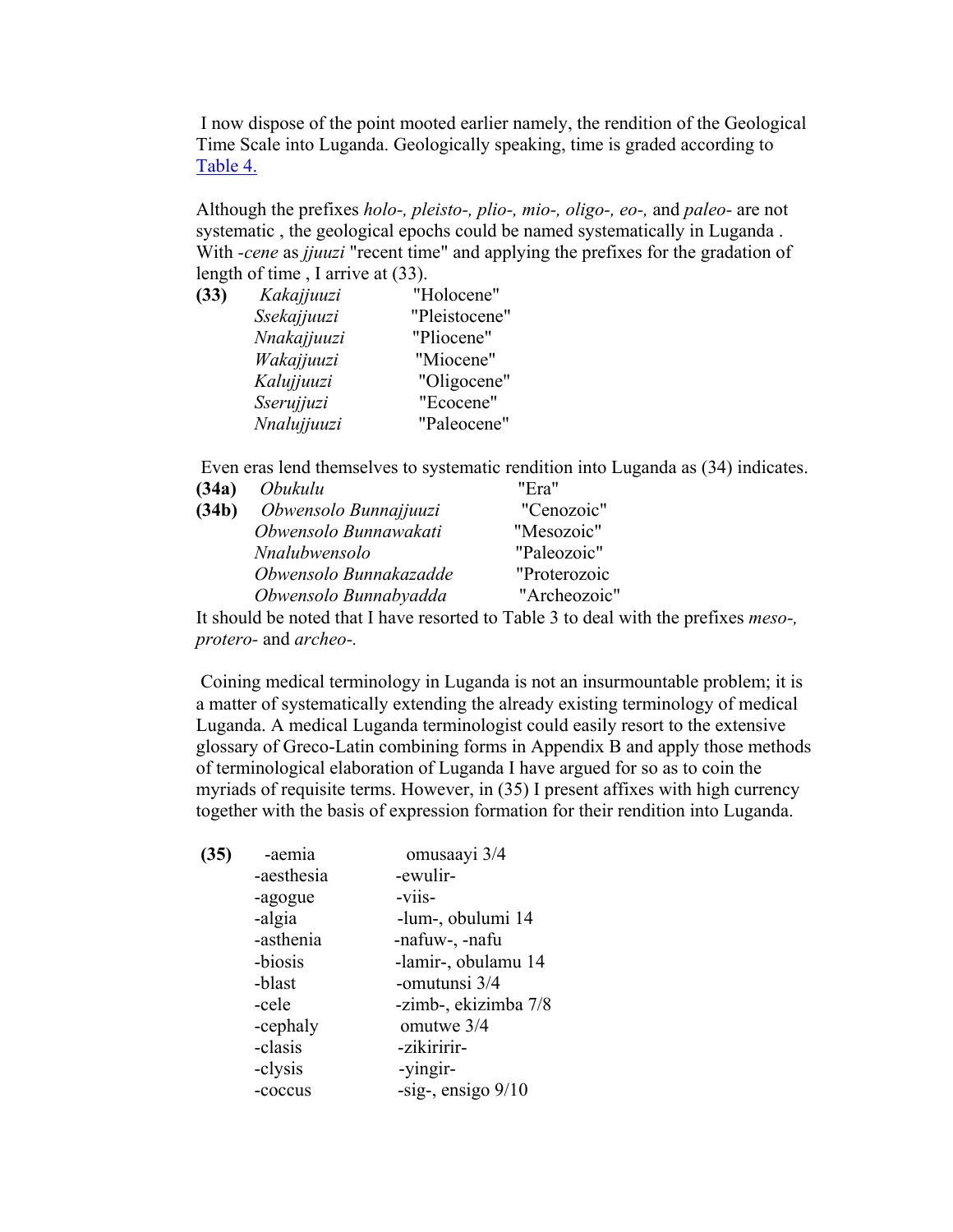-cyst ensunduba 9/10 -cyte akasenge 12/14 -derm olususu 11/10, eddiba 5/6 -desis -nywer- -dynia -lum-, obulumi 14 -ectasia -gaziw-, -gazi -ectomy -sal- -facient -kol--form -wavu -gen, -genic, -genesis -tond-,-kol- -genous -leet--gram -lag--graph, -graphy -lojj--(i) -asis -lwal-, kalwala- -iatrics -jianjab--icide -tt- -id -wavu -iparous -zaal-  $-$ ism ka-12<sup>0</sup>, bu-14 -itis kaakiriza- -ivorous -ly- -kinesis -ejjulul--lysis -megulul-, -wul -malacia -gond--mania -laluk--megaly -gaziw-, -gazi -morphous -wavu -oid -wavu -oma -zimb-, ekizimba 7/8 -opia, -opsy -lab- -osis -lwal-, kalwala- -ostomy -ggul- -otomy -sal- -pathy -lwal-, -ewulir- -penia -bul-, ebbula 5 -petal -noony--pexy -wang- -phage, -phagia, -phagous, -phagy -ly- -phasia -yoger- -phily, -philous, -phile -ettanir--phobia, -phobe -kyaw- -phore, -phoresis -etikk-, -kongojj- -phylaxis -ziyir--plasia, -plasty -tond-, -kol-